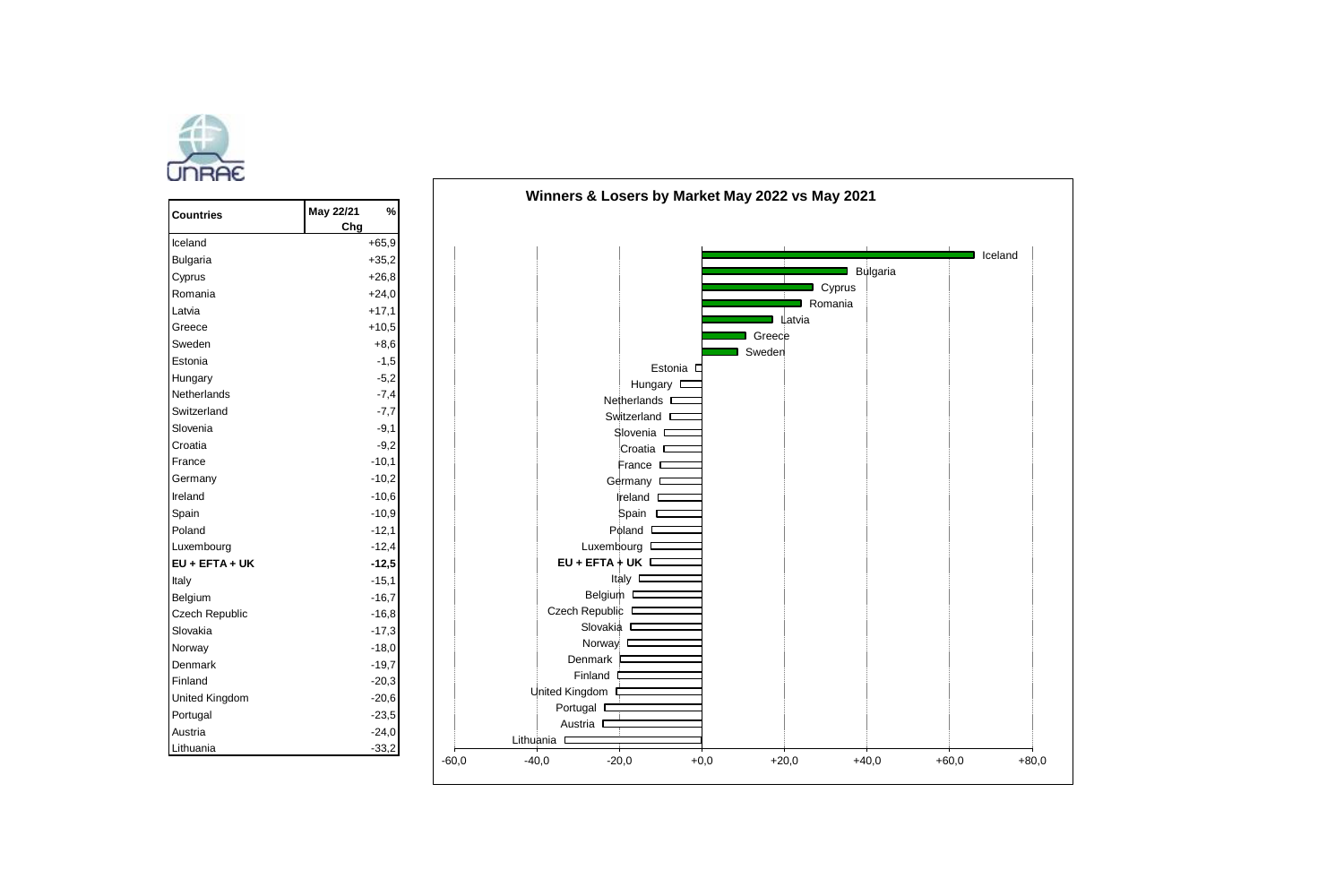

| Countries      | Jan-May 22/21<br>% Chg |  |
|----------------|------------------------|--|
| Iceland        | $+61.1$                |  |
| Romania        | $+32.9$                |  |
| Bulgaria       | $+17.5$                |  |
| Cyprus         | $+8.7$                 |  |
| Latvia         | $+6.0$                 |  |
| Slovakia       | $+5,6$                 |  |
| Ireland        | $+3.2$                 |  |
| Greece         | $-1,8$                 |  |
| Portugal       | $-4.1$                 |  |
| Netherlands    | $-4.6$                 |  |
| Croatia        | $-6,0$                 |  |
| United Kingdom | $-8.7$                 |  |
| Germany        | $-9.3$                 |  |
| Hungary        | $-10.3$                |  |
| Switzerland    | $-10.4$                |  |
| Czech Republic | $-11,2$                |  |
| Estonia        | $-11.5$                |  |
| Spain          | $-11.5$                |  |
| Luxembourg     | $-12.5$                |  |
| EU + EFTA + UK | $-12,9$                |  |
| Poland         | $-13.1$                |  |
| Sweden         | $-13.8$                |  |
| Norway         | $-15.6$                |  |
| Belgium        | $-16.0$                |  |
| France         | $-16.9$                |  |
| Slovenia       | $-17.0$                |  |
| Austria        | $-20.7$                |  |
| Finland        | $-22.8$                |  |
| Denmark        | $-22.9$                |  |
| Italy          | $-24,3$                |  |
| Lithuania      | $-24,5$                |  |



(\*) data for Malta currently not available. Fonte: ACEA MOD\_WAL REV.01 del 18.02.2020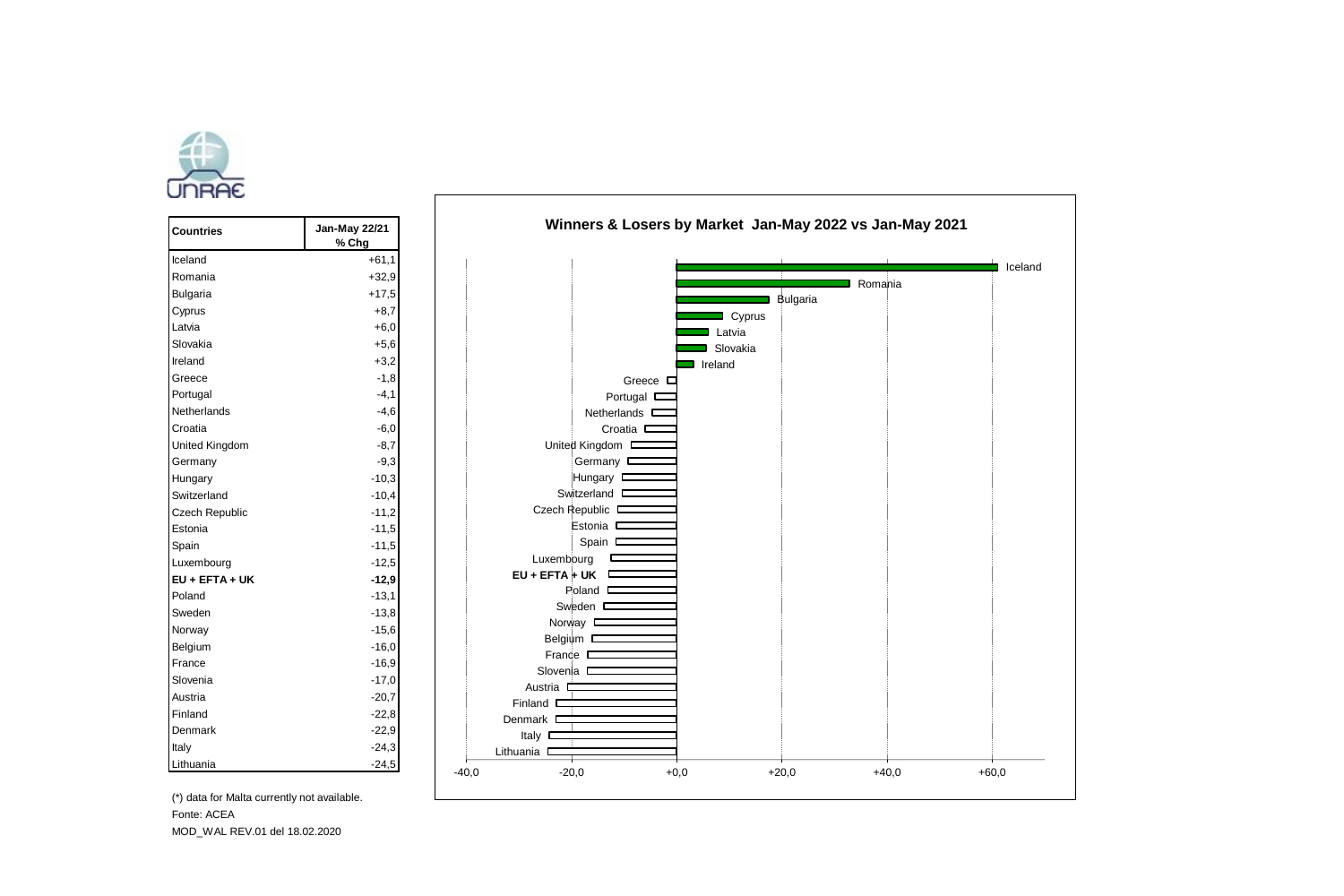## **PRESS EMBARGO FOR ALL DATA**

8.00am CET (6.00am GMT), 16 June 2022

# **NEW PASSENGER CAR REGISTRATIONS, BY MARKET**

 $EUROPEAN UNION<sup>1</sup> + EFTA + UK$ 

|                       |              | <b>MAY</b> |          | <b>JANUARY-MAY</b> |           |          |  |  |
|-----------------------|--------------|------------|----------|--------------------|-----------|----------|--|--|
|                       | <b>Units</b> |            | % change | <b>Units</b>       |           | % change |  |  |
|                       | 2022         | 2021       | 22/21    | 2022               | 2021      | 22/21    |  |  |
| Austria               | 17.107       | 22.503     | $-24,0$  | 85.846             | 108.321   | $-20,7$  |  |  |
| Belgium               | 29.025       | 34.836     | $-16,7$  | 160.573            | 191.265   | $-16,0$  |  |  |
| <b>Bulgaria</b>       | 2.690        | 1.989      | $+35,2$  | 11.721             | 9.973     | $+17,5$  |  |  |
| Croatia               | 4.055        | 4.467      | $-9,2$   | 17.948             | 19.088    | $-6,0$   |  |  |
| Cyprus                | 1.304        | 1.028      | $+26,8$  | 5.110              | 4.699     | $+8,7$   |  |  |
| Czech Republic        | 18.073       | 21.734     | $-16,8$  | 80.178             | 90.244    | $-11,2$  |  |  |
| Denmark               | 13.502       | 16.821     | $-19,7$  | 58.741             | 76.225    | $-22,9$  |  |  |
| Estonia               | 2.174        | 2.206      | $-1,5$   | 9.143              | 10.329    | $-11,5$  |  |  |
| Finland               | 7.941        | 9.965      | $-20,3$  | 36.105             | 46.790    | $-22,8$  |  |  |
| France                | 126.809      | 141.040    | $-10,1$  | 600.893            | 723.257   | $-16,9$  |  |  |
| Germany               | 207.199      | 230.635    | $-10,2$  | 1.013.417          | 1.116.737 | $-9,3$   |  |  |
| Greece                | 11.991       | 10.850     | $+10,5$  | 43.707             | 44.487    | $-1,8$   |  |  |
| Hungary               | 10.141       | 10.698     | $-5,2$   | 47.919             | 53.450    | $-10,3$  |  |  |
| Ireland               | 5.286        | 5.914      | $-10,6$  | 63.028             | 61.091    | $+3,2$   |  |  |
| Italy                 | 121.299      | 142.932    | $-15,1$  | 556.974            | 735.420   | $-24,3$  |  |  |
| Latvia                | 1.612        | 1.377      | $+17,1$  | 6.586              | 6.213     | $+6,0$   |  |  |
| Lithuania             | 2.630        | 3.937      | $-33,2$  | 11.484             | 15.206    | $-24,5$  |  |  |
| Luxembourg            | 3.534        | 4.033      | $-12,4$  | 18.222             | 20.816    | $-12,5$  |  |  |
| Netherlands           | 23.507       | 25.394     | $-7,4$   | 123.811            | 129.825   | $-4,6$   |  |  |
| Poland                | 35.897       | 40.860     | $-12,1$  | 172.820            | 198.874   | $-13,1$  |  |  |
| Portugal              | 12.748       | 16.661     | $-23,5$  | 59.939             | 62.509    | $-4,1$   |  |  |
| Romania               | 10.198       | 8.221      | $+24,0$  | 47.645             | 35.845    | $+32,9$  |  |  |
| Slovakia              | 6.650        | 8.037      | $-17,3$  | 31.929             | 30.226    | $+5,6$   |  |  |
| Slovenia              | 4.784        | 5.261      | $-9,1$   | 21.454             | 25.833    | $-17,0$  |  |  |
| Spain                 | 84.977       | 95.399     | $-10,9$  | 318.487            | 360.048   | $-11,5$  |  |  |
| Sweden                | 26.413       | 24.327     | $+8,6$   | 118.094            | 137.068   | $-13,8$  |  |  |
| <b>EUROPEAN UNION</b> | 791.546      | 891.125    | $-11,2$  | 3.721.774          | 4.313.839 | $-13,7$  |  |  |
| $EUI4^2$              | 691.338      | 781.310    | $-11,5$  | 3.257.837          | 3.813.859 | $-14,6$  |  |  |
| EU12 <sup>3</sup>     | 100.208      | 109.815    | $-8,7$   | 463.937            | 499.980   | $-7,2$   |  |  |
| Iceland               | 2.222        | 1.339      | $+65,9$  | 6.776              | 4.206     | $+61,1$  |  |  |
| Norway                | 11.537       | 14.063     | $-18,0$  | 53.604             | 63.538    | $-15,6$  |  |  |
| Switzerland           | 18.450       | 19.991     | $-7,7$   | 88.323             | 98.542    | $-10,4$  |  |  |
| <b>EFTA</b>           | 32.209       | 35.393     | $-9,0$   | 148.703            | 166.286   | $-10,6$  |  |  |
| <b>United Kingdom</b> | 124.394      | 156.737    | $-20,6$  | 661.121            | 723.845   | $-8,7$   |  |  |
| EU + EFTA + UK        | 948.149      | 1.083.255  | $-12,5$  | 4.531.598          | 5.203.970 | $-12,9$  |  |  |
| $EU14 + EFTA + UK$    | 847.941      | 973.440    | $-12,9$  | 4.067.661          | 4.703.990 | $-13,5$  |  |  |

SOURCE: NATIONAL AUTOMOBILE MANUFACTURERS' ASSOCIATIONS **1 1 AU 10 AU 10 AU 10 AU 10 AU 10 AU 10** AU 10 AU 10 AU 10 AU 10 AU 10 AU 10 AU 10 AU 10 AU 10 AU 10 AU 10 AU 10 AU 10 AU 10 AU 10 AU 10 AU 10 AU 10 AU 10 AU 10 AU 1

 $2$ Member states before the 2004 enlargement

<sup>3</sup> Member states having joined the EU since 2004



Created with LocalFocus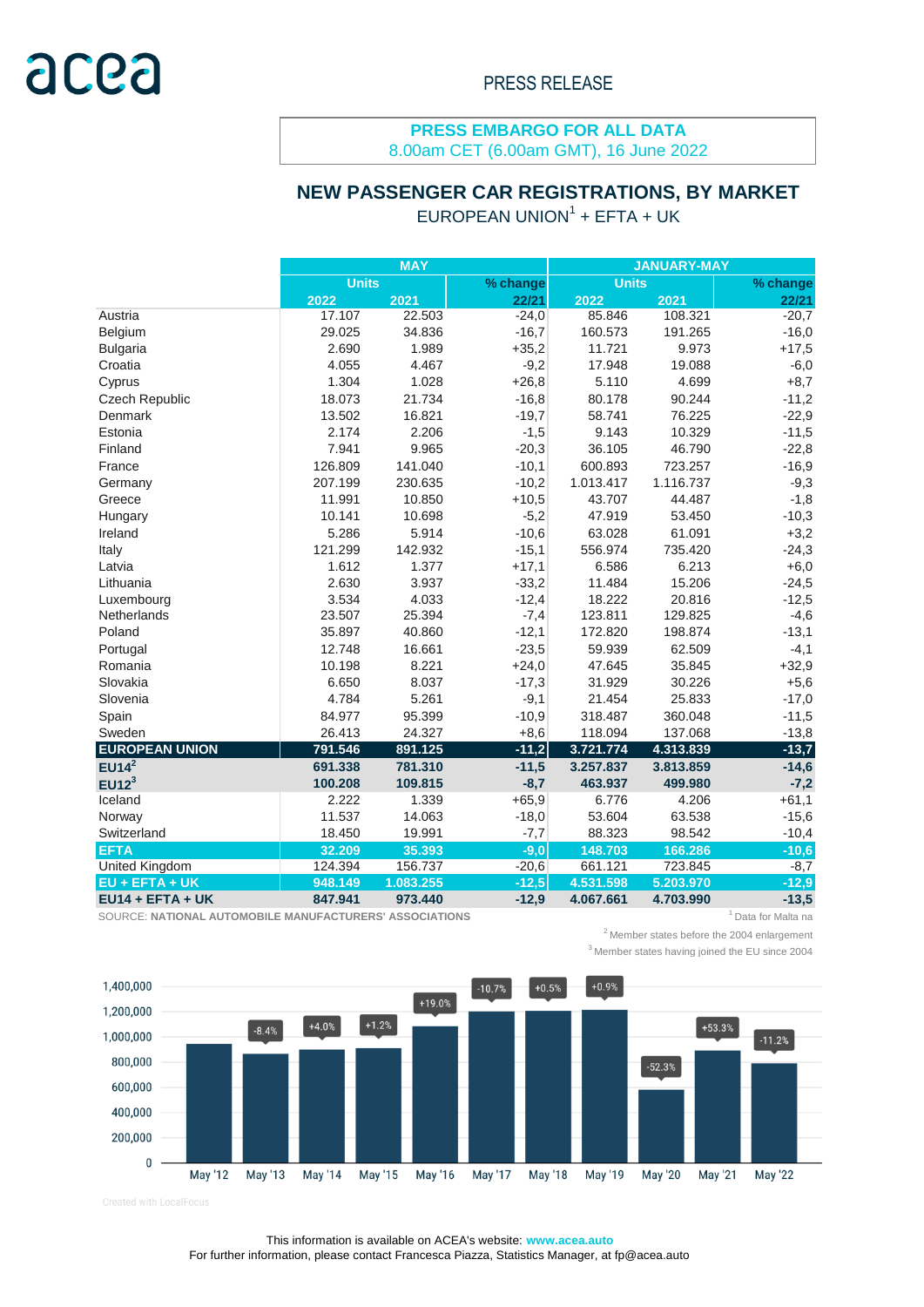#### **PRESS EMBARGO FOR ALL DATA** 8.00am CET (6.00am GMT), 16 June 2022

## EUROPEAN UNION  **NEW PASSENGER CAR REGISTRATIONS, BY MANUFACTURER**

|                                | <b>MAY</b>              |      |         |          |                        | <b>JANUARY-MAY</b> |              |         |           |         |  |
|--------------------------------|-------------------------|------|---------|----------|------------------------|--------------------|--------------|---------|-----------|---------|--|
|                                | <b>Units</b><br>% share |      |         | % change | $%$ share <sup>1</sup> |                    | <b>Units</b> |         | % change  |         |  |
|                                | '22                     | '21  | 2022    | 2021     | 22/21                  | '22                | '21          | 2022    | 2021      | 22/21   |  |
| <b>Volkswagen Group</b>        | 25,6                    | 28,3 | 202.892 | 252.369  | $-19,6$                | 24,8               | 26,4         | 922.670 | 1.139.144 | $-19,0$ |  |
| Volkswagen                     | 11,2                    | 12,0 | 88.617  | 107.226  | $-17,4$                | 10,5               | 11,6         | 392.510 | 498.656   | $-21,3$ |  |
| Audi                           | 5,0                     | 5,3  | 39.331  | 46.996   | $-16,3$                | 5,1                | 4,9          | 190.522 | 210.920   | $-9,7$  |  |
| Skoda                          | 4,6                     | 6,0  | 36.643  | 53.200   | $-31,1$                | 4,9                | 5,6          | 183.079 | 243.380   | $-24,8$ |  |
| $S$ eat $2$                    | 4,2                     | 4,4  | 33.024  | 39.327   | $-16,0$                | 3,5                | 3,7          | 129.671 | 161.288   | $-19,6$ |  |
| Porsche                        | 0,6                     | 0,6  | 4.826   | 5.325    | $-9,4$                 | 0,7                | 0,5          | 25.103  | 23.583    | $+6,4$  |  |
| Others $3$                     | 0,1                     | 0,0  | 451     | 295      | $+52.9$                | 0,0                | 0,0          | 1.785   | 1.317     | $+35,5$ |  |
| <b>Stellantis</b>              | 21,5                    | 22,4 | 170.408 | 199.597  | $-14,6$                | 20,6               | 23,3         | 767.807 | 1.006.200 | $-23,7$ |  |
| Peugeot                        | 6,3                     | 6,5  | 49.871  | 58.142   | $-14,2$                | 6,3                | 7,3          | 232.962 | 315.690   | $-26,2$ |  |
| Fiat <sup>4</sup>              | 4,9                     | 5,3  | 38.421  | 47.362   | $-18,9$                | 4,2                | 5,0          | 157.580 | 214.341   | $-26,5$ |  |
| Citroen                        | 3,7                     | 4,5  | 29.544  | 39.883   | $-25,9$                | 3,9                | 4,6          | 144.812 | 196.662   | $-26,4$ |  |
| Opel/Vauxhall                  | 4,1                     | 3,8  | 32.153  | 33.484   | $-4,0$                 | 3,8                | 4,1          | 141.004 | 174.886   | $-19,4$ |  |
| Jeep                           | 1,2                     | 1,2  | 9.845   | 10.320   | $-4,6$                 | 1,2                | 1,3          | 45.150  | 54.724    | $-17,5$ |  |
| DS                             | 0,5                     | 0,4  | 3.845   | 3.188    | $+20,6$                | 0,5                | 0,4          | 18.298  | 15.671    | $+16,8$ |  |
| Lancia/Chrysler                | 0,5                     | 0,5  | 4.260   | 4.618    | $-7,8$                 | 0,5                | 0,5          | 17.805  | 22.786    | $-21,9$ |  |
| Alfa Romeo                     | 0,3                     | 0,3  | 2.227   | 2.246    | $-0.8$                 | 0,2                | 0,2          | 8.766   | 9.798     | $-10,5$ |  |
| Others <sup>5</sup>            | 0,0                     | 0,0  | 242     | 354      | $-31,6$                |                    | 0,0          | 1.430   | 1.642     | $-12,9$ |  |
| <b>Renault Group</b>           | 9,6                     | 9,6  | 76.358  | 85.166   | $-10,3$                | 0,0<br>9,8         | 9,5          | 366.027 | 408.971   | $-10,5$ |  |
| Renault                        | 5,8                     | 6,4  | 45.630  | 57.164   | $-20,2$                | 5,6                | 6,2          | 209.091 | 269.038   | $-22,3$ |  |
| Dacia                          | 3,8                     | 3,1  | 30.360  | 27.751   | $+9,4$                 | 4,2                | 3,2          | 155.247 | 138.762   | $+11,9$ |  |
| Alpine                         | 0,0                     | 0,0  | 293     | 118      | $+148.3$               | 0,0                | 0,0          | 1.104   | 556       | $+98,6$ |  |
| Lada                           |                         |      | 75      |          |                        |                    |              |         | 615       | $-4,9$  |  |
|                                | 0,0                     | 0,0  |         | 133      | $-43,6$                | 0,0                | 0,0          | 585     |           |         |  |
| <b>Hyundai Group</b>           | 9,9                     | 8,0  | 78.167  | 71.220   | $+9,8$                 | 9,7                | 7,4          | 359.433 | 318.898   | $+12,7$ |  |
| Kia                            | 4,9                     | 3,9  | 38.834  | 34.995   | $+11,0$                | 5,0                | 3,7          | 187.588 | 159.792   | $+17,4$ |  |
| Hyundai                        | 5,0                     | 4,1  | 39.333  | 36.225   | $+8,6$                 | 4,6                | 3,7          | 171.845 | 159.106   | $+8,0$  |  |
| <b>Toyota Group</b>            | 7,3                     | 6,1  | 57.497  | 54.731   | $+5,1$                 | 7,2                | 6,2          | 269.408 | 267.493   | $+0,7$  |  |
| Toyota                         | 7,0                     | 5,8  | 55.410  | 52.121   | $+6,3$                 | 6,9                | 5,9          | 258.525 | 254.530   | $+1,6$  |  |
| Lexus                          | 0,3                     | 0.3  | 2.087   | 2.610    | $-20,0$                | 0,3                | 0,3          | 10.883  | 12.963    | $-16,0$ |  |
| <b>BMW Group</b>               | 6,6                     | 6,9  | 52.266  | 61.044   | $-14,4$                | 6,9                | 6,9          | 256.359 | 297.210   | $-13,7$ |  |
| <b>BMW</b>                     | 5,3                     | 5,6  | 42.214  | 49.658   | $-15,0$                | 5,6                | 5,6          | 206.597 | 241.266   | $-14,4$ |  |
| Mini                           | 1,3                     | 1,3  | 10.052  | 11.386   | $-11,7$                | 1,3                | 1,3          | 49.762  | 55.944    | $-11,1$ |  |
| <b>Mercedes-Benz</b>           | 5,6                     | 5,3  | 44.646  | 47.472   | $-6,0$                 | 5,9                | 5,7          | 218.309 | 246.079   | $-11,3$ |  |
| Mercedes                       | 5,4                     | 5,0  | 42.641  | 44.527   | $-4,2$                 | 5,6                | 5,4          | 208.224 | 231.909   | $-10,2$ |  |
| Smart                          | 0,3                     | 0,3  | 2.005   | 2.945    | $-31.9$                | 0,3                | 0,3          | 10.085  | 14.170    | $-28,8$ |  |
| <b>Ford</b>                    | 4,3                     | 3,9  | 34.128  | 35.176   | $-3,0$                 | 4,4                | 4,4          | 164.835 | 190.583   | $-13,5$ |  |
| <b>Volvo</b>                   | 1,9                     | 2,1  | 14.955  | 19.050   | $-21,5$                | 2,2                | 2,4          | 80.403  | 105.081   | $-23,5$ |  |
| <b>Nissan</b>                  | 1,8                     | 1,5  | 14.258  | 13.237   | $+7,7$                 | 1,8                | 1,9          | 67.553  | 81.644    | $-17,3$ |  |
| <b>Mazda</b>                   | 0,9                     | 1,3  | 6.945   | 11.833   | $-41,3$                | 1,2                | 1,1          | 43.020  | 49.524    | $-13,1$ |  |
| <b>Mitsubishi</b>              | 0,6                     | 0,6  | 4.799   | 5.361    | $-10,5$                | 0,6                | 0,6          | 23.724  | 23.831    | $-0,4$  |  |
| <b>Jaquar Land Rover Group</b> | 0,6                     | 0,8  | 4.574   | 6.710    | $-31,8$                | 0,6                | 0,8          | 23.076  | 34.973    | $-34,0$ |  |
| <b>Land Rover</b>              | 0,5                     | 0,5  | 3.574   | 4.730    | $-24,4$                | 0,5                | 0,6          | 17.754  | 25.729    | $-31,0$ |  |
| Jaguar                         | 0,1                     | 0,2  | 1.000   | 1.980    | $-49.5$                | 0,1                | 0,2          | 5.322   | 9.244     | $-42,4$ |  |
| Honda                          | 0.5                     | 0.4  | 4.152   | 3.599    | $+15,4$                | 0.5                | 0.4          | 18.951  | 15.259    | $+24,2$ |  |

SOURCE: ACEA MEMBERS **1**ACEA **MEMBERS** 1ACEA estimation based on total by market

<sup>2</sup> Including Cupra

 $3$  Including Bentley, Lamborghini and Bugatti

 $4$ Including Abarth

<sup>5</sup> Including Dodge, Maserati and RAM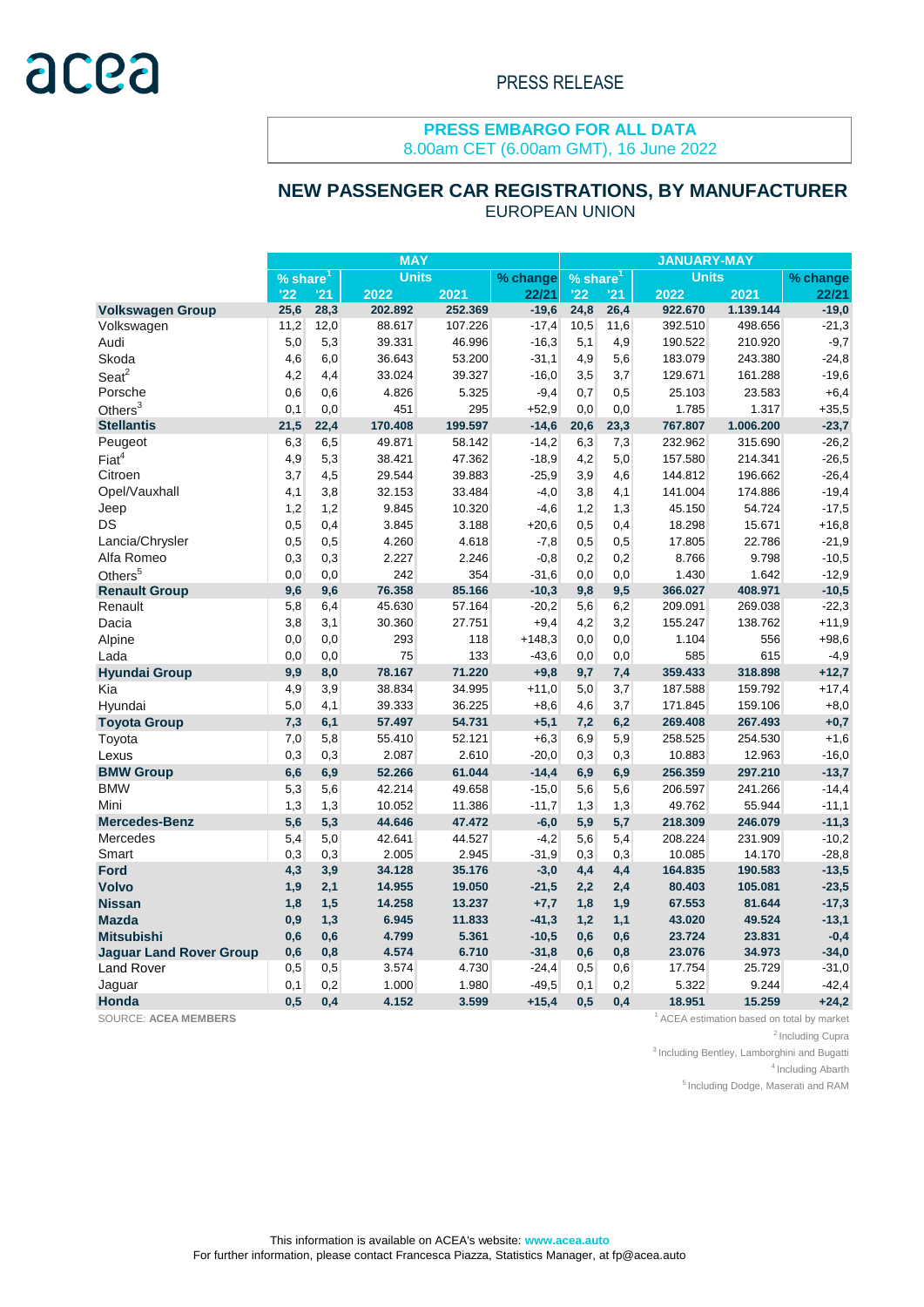#### **PRESS EMBARGO FOR ALL DATA** 8.00am CET (6.00am GMT), 16 June 2022

## EUROPEAN UNION + EFTA + UK  **NEW PASSENGER CAR REGISTRATIONS, BY MANUFACTURER**

|                                | <b>MAY</b> |      |              |         | <b>JANUARY-MAY</b> |                                               |      |           |           |         |
|--------------------------------|------------|------|--------------|---------|--------------------|-----------------------------------------------|------|-----------|-----------|---------|
|                                | % share    |      | <b>Units</b> |         | % change           | <b>Units</b><br>$\sqrt{9}$ share <sup>1</sup> |      |           | % change  |         |
|                                | '22        | '21  | 2022         | 2021    | 22/21              | '22                                           | '21  | 2022      | 2021      | 22/21   |
| <b>Volkswagen Group</b>        | 25,3       | 28,2 | 239.982      | 305.607 | $-21,5$            | 24,2                                          | 26,2 | 1.095.013 | 1.361.306 | $-19,6$ |
| Volkswagen                     | 10,8       | 11,8 | 102.402      | 127.765 | $-19.9$            | 9,9                                           | 11,2 | 450.496   | 582.349   | $-22,6$ |
| Audi                           | 5,3        | 5,7  | 50.704       | 62.214  | $-18,5$            | 5,5                                           | 5,3  | 247.907   | 275.014   | $-9,9$  |
| Skoda                          | 4,5        | 5,8  | 42.337       | 62.613  | $-32,4$            | 4,6                                           | 5,4  | 210.574   | 280.998   | $-25,1$ |
| $S$ eat $2$                    | 3,9        | 4,2  | 37.023       | 45.837  | $-19.2$            | 3,3                                           | 3,6  | 148.358   | 189.819   | $-21,8$ |
| Porsche                        | 0,7        | 0,6  | 6.778        | 6.679   | $+1,5$             | 0,8                                           | 0,6  | 34.694    | 30.855    | $+12,4$ |
| Others $3$                     | 0,1        | 0,0  | 738          | 499     | $+47.9$            | 0,1                                           | 0,0  | 2.984     | 2.271     | $+31,4$ |
| <b>Stellantis</b>              | 20,2       | 20,7 | 191.489      | 224.217 | $-14,6$            | 19,2                                          | 21,5 | 871.604   | 1.119.601 | $-22,2$ |
| Peugeot                        | 5,9        | 6,0  | 55.860       | 65.276  | $-14,4$            | 5,8                                           | 6,7  | 264.364   | 350.660   | $-24,6$ |
| Opel/Vauxhall                  | 4,3        | 4,0  | 40.574       | 43.482  | $-6,7$             | 4,0                                           | 4,3  | 181.726   | 221.188   | $-17,8$ |
| Fiat <sup>4</sup>              | 4,3        | 4,6  | 40.645       | 50.222  | $-19,1$            | 3,7                                           | 4,3  | 169.334   | 224.623   | $-24,6$ |
| Citroen                        | 3,5        | 4,0  | 32.838       | 42.989  | $-23,6$            | 3,5                                           | 4,1  | 159.855   | 212.701   | $-24,8$ |
| Jeep                           | 1,1        | 1,0  | 10.352       | 11.212  | $-7,7$             | 1,0                                           | 1,1  | 47.165    | 57.963    | $-18,6$ |
| DS                             | 0,4        | 0,3  | 4.215        | 3.469   | $+21,5$            | 0,4                                           | 0,3  | 19.808    | 16.660    | $+18,9$ |
| Lancia/Chrysler                | 0,4        | 0,4  | 4.260        | 4.619   | $-7,8$             | 0,4                                           | 0,4  | 17.807    | 22.788    | $-21,9$ |
| Alfa Romeo                     | 0,3        | 0,2  | 2.420        | 2.521   | $-4,0$             | 0,2                                           | 0,2  | 9.673     | 10.977    | $-11,9$ |
| Others <sup>5</sup>            | 0,0        | 0,0  | 325          | 427     | $-23.9$            | 0,0                                           | 0,0  | 1.872     | 2.041     | $-8,3$  |
| <b>Hyundai Group</b>           | 10,2       | 8,1  | 96.556       | 87.965  | $+9,8$             | 10,0                                          | 7,5  | 454.563   | 388.545   | $+17,0$ |
| Kia                            | 5,1        | 4,1  | 48.665       | 44.306  | $+9,8$             | 5,3                                           | 3,9  | 241.612   | 200.526   | $+20,5$ |
| Hyundai                        | 5,1        | 4,0  | 47.891       | 43.659  | $+9,7$             | 4,7                                           | 3,6  | 212.951   | 188.019   | $+13,3$ |
| <b>Renault Group</b>           | 8,6        | 8,3  | 81.307       | 90.180  | $-9,8$             | 8,7                                           | 8,3  | 394.093   | 434.086   | $-9,2$  |
| Renault                        | 5,1        | 5,6  | 47.974       | 60.362  | $-20,5$            | 5,0                                           | 5,5  | 224.947   | 286.153   | $-21,4$ |
| Dacia                          | 3,5        | 2,7  | 32.939       | 29.541  | $+11,5$            | 3,7                                           | 2,8  | 167.286   | 146.651   | $+14,1$ |
| Alpine                         | 0,0        | 0,0  | 319          | 144     | $+121.5$           | 0,0                                           | 0,0  | 1.275     | 667       | $+91,2$ |
| Lada                           | 0,0        | 0,0  | 75           | 133     | $-43,6$            | 0,0                                           | 0,0  | 585       | 615       | $-4,9$  |
| <b>BMW Group</b>               | 7,1        | 7,2  | 67.676       | 78.045  | $-13,3$            | 7,3                                           | 7,3  | 332.962   | 381.719   | $-12,8$ |
| <b>BMW</b>                     | 5,7        | 5,8  | 53.892       | 62.633  | $-14,0$            | 5,8                                           | 5,9  | 262.958   | 305.991   | $-14,1$ |
| Mini                           | 1,5        | 1,4  | 13.784       | 15.412  | $-10,6$            | 1,5                                           | 1,5  | 70.004    | 75.728    | $-7,6$  |
| <b>Toyota Group</b>            | 7,2        | 6,2  | 67.961       | 67.302  | $+1,0$             | 7,2                                           | 6,3  | 325.250   | 326.723   | $-0,5$  |
| Toyota                         | 6,9        | 5,8  | 65.134       | 63.303  | $+2,9$             | 6,8                                           | 5,9  | 309.309   | 307.233   | $+0,7$  |
| Lexus                          | 0,3        | 0,4  | 2.827        | 3.999   | $-29,3$            | 0,4                                           | 0,4  | 15.941    | 19.490    | $-18,2$ |
| <b>Mercedes-Benz</b>           | 5,8        | 5,5  | 54.524       | 59.464  | $-8,3$             | 5,9                                           | 5,9  | 268.540   | 308.426   | $-12,9$ |
| <b>Mercedes</b>                | 5,5        | 5,2  | 52.351       | 56.367  | $-7,1$             | 5,7                                           | 5,6  | 257.638   | 293.662   | $-12,3$ |
| Smart                          | 0,2        | 0,3  | 2.173        | 3.097   | $-29.8$            | 0,2                                           | 0,3  | 10.902    | 14.764    | $-26,2$ |
| <b>Ford</b>                    | 4,9        | 4,5  | 46.169       | 48.500  | $-4,8$             | 4,8                                           | 4,9  | 219.595   | 255.285   | $-14,0$ |
| <b>Volvo</b>                   | 2,0        | 2,3  | 19.124       | 24.916  | $-23,2$            | 2,3                                           | 2,6  | 103.947   | 137.543   | $-24,4$ |
| <b>Nissan</b>                  | 2,0        | 1,7  | 18.916       | 18.366  | $+3,0$             | 2,1                                           | 2,2  | 95.737    | 115.775   | $-17,3$ |
| <b>Mazda</b>                   | 0,9        | 1,4  | 8.736        | 15.158  | $-42,4$            | 1,2                                           | 1,2  | 55.744    | 62.955    | $-11,5$ |
| <b>Jaguar Land Rover Group</b> | 1,0        | 1,4  | 9.683        | 15.272  | $-36,6$            | 1,1                                           | 1,6  | 49.755    | 80.707    | $-38,4$ |
| <b>Land Rover</b>              | 0,8        | 1,0  | 7.501        | 10.809  | $-30,6$            | 0,8                                           | 1,2  | 38.474    | 61.201    | $-37,1$ |
| Jaguar                         | 0,2        | 0,4  | 2.182        | 4.463   | $-51,1$            | 0,2                                           | 0,4  | 11.281    | 19.506    | $-42,2$ |
| <b>Honda</b>                   | 0,7        | 0,6  | 6.282        | 6.515   | $-3,6$             | 0,7                                           | 0,5  | 31.980    | 25.930    | $+23,3$ |
| <b>Mitsubishi</b>              | 0.6        | 0.6  | 5.251        | 6.582   | $-20,2$            | 0,6                                           | 0,6  | 25.185    | 29.602    | $-14,9$ |

SOURCE: ACEA MEMBERS **1** ACEA estimation based on total by market

<sup>2</sup> Including Cupra

 $3$  Including Bentley, Lamborghini and Bugatti

 $4$ Including Abarth

 $<sup>5</sup>$  Including Dodge, Maserati and RAM</sup>